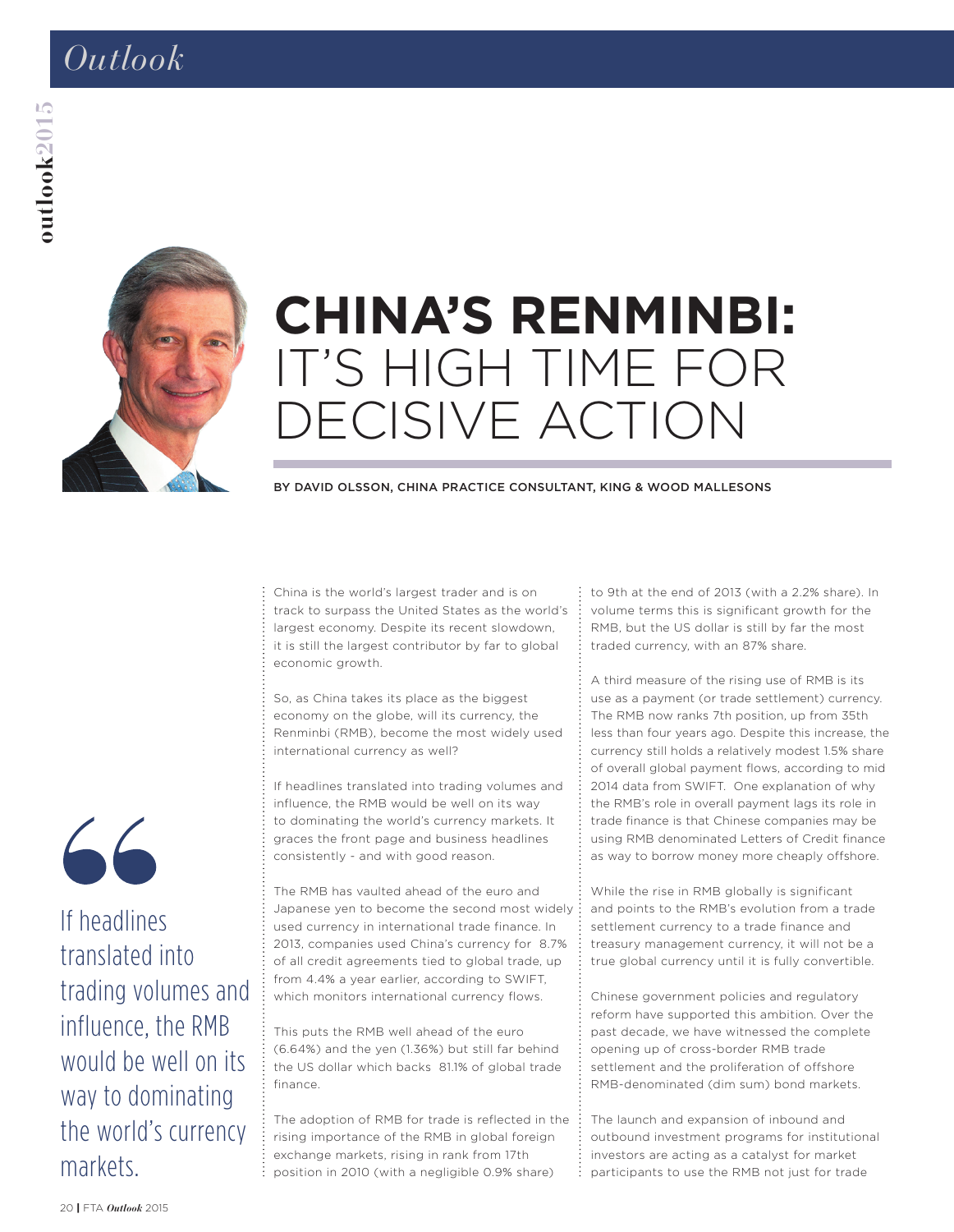### **FIGURE 1: DEVELOPMENT IN RMB INTERNATIONALISATION**



*Source: Standard Chartered Bank*

settlement but also for investment, asset allocation and diversification.

The list keeps getting longer, with the latest additions being the inception of the pilot Free Trade Zone in Shanghai and the launch of the Shanghai - Hong Kong Stock Connect allowing mutual access between the stock exchanges in Shanghai and Hong Kong.

Such developments come against a broader backdrop of growing market confidence and deeper financial market integration. In November 2014, Sydney joined London, Singapore, Frankfurt and a small number of other international financial centres where RMB transactions can be settled directly, confirming Sydney's status as an official offshore RMB hub.

What's driving the RMB rise? Two key factors lie behind the currency's continued advance.

The first is China's determination to use on-going financial reforms to pursue its national goal of growing a broader based consumer economy. A determination to internationalise the RMB as a means to economic growth goes hand in hand with the liberalisation of interest rates, the widening of the RMB trading band, the growth of the bond market and the development of a stronger institutional, regulatory and legal framework.

Second, there are commercial benefits to be gained from settling obligations of Chinese

enterprises in RMB. Today, companies around the world are using the RMB to achieve better terms of trade with China and more effective treasury management of China-related cash pools.

In addition, for foreign companies with a growing presence in the country, adopting the RMB enables them to self-fund investments and/or expand their market share with greater flexibility than if they had to raise RMB from the market.

## **SWITCHING TO RMB**

Of course, as with any new initiative, there are challenges, including tax, legal, and operational issues that have prompted some companies to delay their full participation until some of the uncertainties are resolved.

The adoption of a new currency is not an easy task requiring Corporate Treasurers and Chief Financial Officers to assess the scope and cost of a move to RMB, as well as determining how precisely RMB can be leveraged to the benefit of their organisation.

Critical to this assessment is the fact that the internationalisation process is a policy driven initiative linked to China's overall development goals. This requires a clear understanding of the RMB's policy driven trajectory and the multi-faceted legal, regulatory and operational environment.

 $\sim$ 

The launch and expansion of inbound and outbound investment programs for institutional investors are acting as a catalyst for market participants to use the RMB not just for trade settlement but also for investment, asset allocation and diversification.